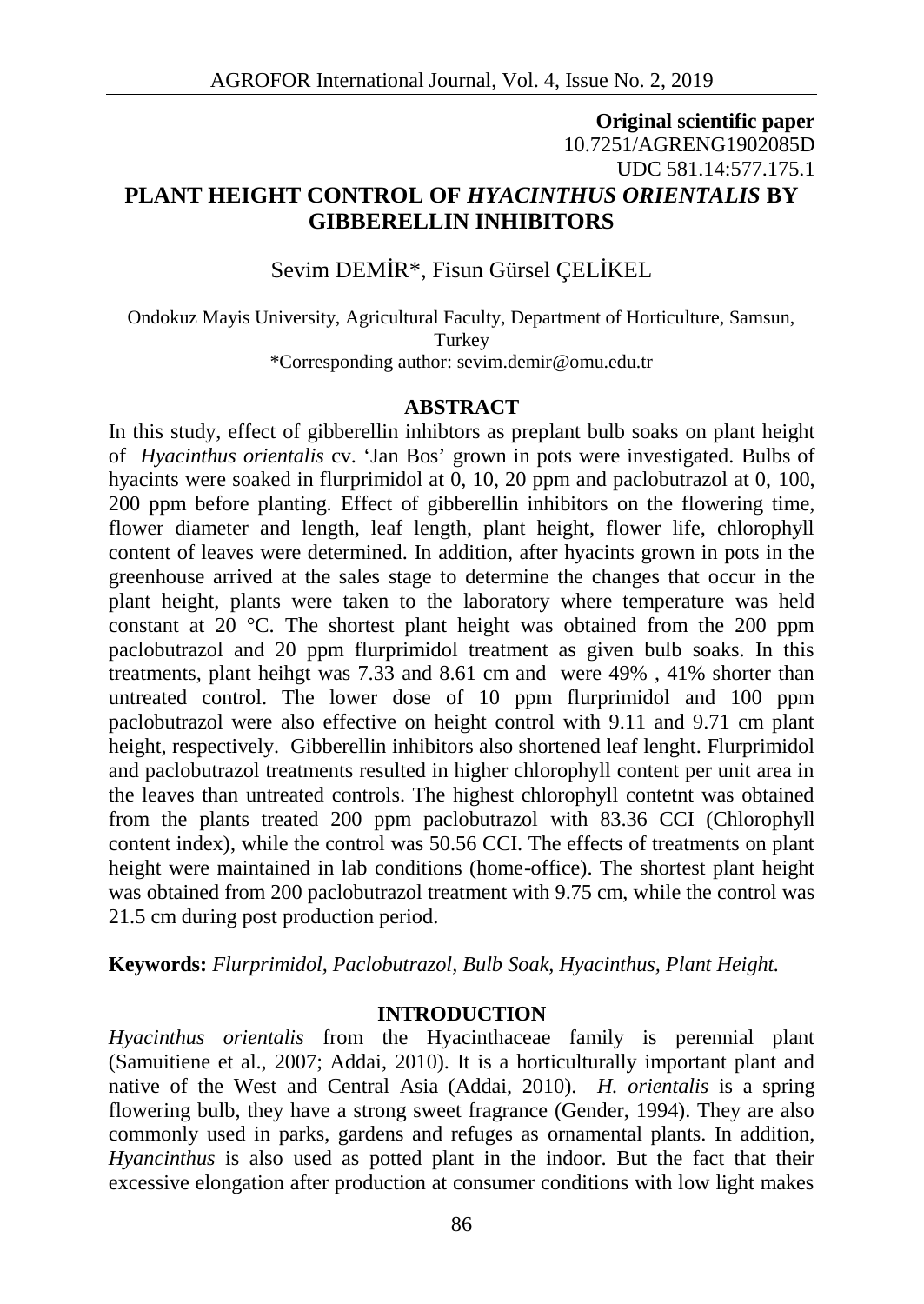it difficult to use as indoor plants (Çelikel et al., 2016). Elongation causes also downward curvature of the flower stem with heavy inflorescence. Therefore, plant height control is important for maintaining compactness and aesthetically pleasing appearance, as well as preventing damage during transportation and marketing due to stem elongation (Çelikel et al., 2016). We may control plant height either by physical methods with environmental factors (light, temperature, etc.), or by chemical methods with growth regulators mostly gibberellin inhibitors (Demir and Çelikel, 2013; Çelikel et al., 2016). These inhibitors are paclobutrazol, flurprimidol, ancymidol, uniconazole, chlormequat chloride and daminozide (Currey and Lopez, 2017).

Flurprimidol as bulb soaks at 20 mg  $L^{-1}$  controlled the plant height of 'Pink Pearl' hyacinth cultivar cultivars at anthesis and postharvest evaluation (Krug et al., 2006a). Flurprimidol  $10 \text{ mg } L^{-1}$  controlled plant height of 'Delft Blue' hyacinth cultivar during postharvest evaluation (Krug et al., 2006a). Uniconazole at 30 mg L<sup>-1</sup> controlled height of 'Delft Blue' during the postharvest evaluation and plants treated with uniconazole were 8% shorter than untreated control (Krug et al., 2006a). 'Jan Bos' hyacinth cultivar treated with  $\frac{10 \text{ mg } L^{-1}}{2006 \text{ a}}$  were 4% shorter than untreated control during greenhouse forcing (Krug et al., 2006a). Miller (2010a), reported that growth regulators such as ancymidol, paclobutrazol, flurprimidol act to reduce gibberellin levels in the plant thereby causing shorter plants. Pre-plant flurprimidol dips show excellent control for hyacinth growth regulation (Miller, 2010a). Paclobutrazol or uniconazole pre-plant dips were effective in controlling height of prepared 'Anna Marie' hyacinths (Miller, 2002). Plant height of 'Carlton' narcissus cultivar was controlled by flurprimidol and paclobutrazol as soil drench at 3 mg/pot concentration (Miller, 2010b). Flurprimidol bulb soaks controlled plant height of narcissus during both greenhouse and postproduction evaluation (Krug et al., 2006b).

Effects of flurprimidol and paclobutrazol were investigated on plant height of *Hyacinthus orientalis cv.* 'Jan Bos' and other *Hyacinthus* cultivars before but other parameters (leaf length, flower diameter and length, chlorophyll content of leaves) except plant height were not studied on *H. orientalis cv.* 'Jan Bos'. In addition there is no previous study on plant height control of *H. orientalis* cultivars in Turkey. Therefore, we investigated the effects of these chemical treatments as preplant bulb soaks on plant height and other properties of *Hyacinthus orientalis* cv. 'Jan Bos' grown in pots.

# **MATERIAL AND METHOD**

*Hyacinthus orientalis* cv. 'Jan Bos' bulbs with circumference of 12 cm from Asya Lale (Konya, Turkey) were used in this study. Bulbs were soaked into flurprimidol (FP,Sigma-Aldrich) solutions of 0, 10, 20 ppm or paclobutrazol (PBZ, 25% Cultar; Syngenta) of 0, 100, 200 ppm for 30 min before planting. Ethanol (2%) was used as a solvent of flurprimidol. Therefore a control for the solvent was included in these experiments. Bulbs were allowed to air dry and were planted into a 15 cm diameter plastic pots (1.6 volume) containing soil, peat and perlite (1:1:1) as one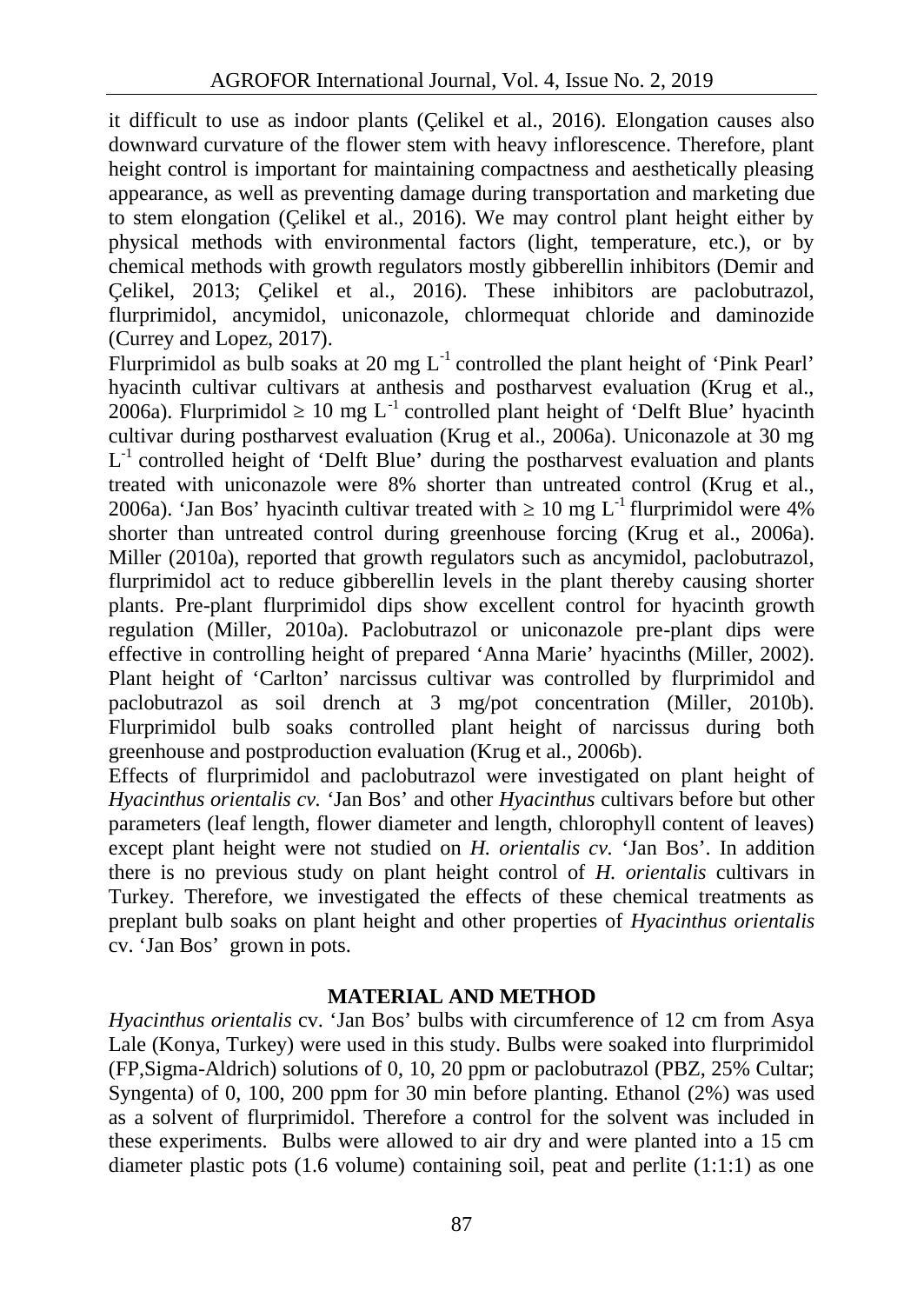bulb per pot on the day of treatment (11th October 2013). Plants grown in a polyethylene covered greenhouse were irrigated as needed with tap water.

Postproduction evaluation: When hyacinths reached to the sale stage (50% open flower in a stem with buds), four replicate plants randomly selected from each treatment were taken to the laboratory. Postproduction life and quality of pot plants were evaluated in this laboratory at 20 °C illuminated with Cool White Fluorescent light of 1000 lux at bench level, under a diurnal cycle of 12 h day, 12 h night as standard conditions (Çelikel and Karaçalı, 1991; Çelikel, 1993).

Flowering time and flower life: Flowering time was determined as number of days from planting time to opening of the 50% flower in stem. Flower life was calculated as the number of days from the opening of the 50 % flower to the wilting of the more than 50% flower in stem.

Chlorophyll content: Chlorophyll content of leaves was measure by chlorophyll meter (Apogee). It was determined as Chlorophyll content index (CCI).

Plant height and Leaf length: The plant height (from the pot rim to the uppermost of the inflorescence) and leaf length (the longest leaf) were started to measure respectively 103 days (22nd January 2014) and 117 (5th February 2014) after planting. Measurements were made weekly.

Flower diameter and length: the flower diameter and length was measured by a caliper at anthesis time.

Data Analysis: Data were tested by one way analysis of variance (ANOVA) using a completely randomized design. The study was conducted with 10 replications except 4 replications for postproduction evaluation. The obtained data were analyzed statistically by using the SPSS package program. The mean and standard error ( $\overline{X}$   $\pm$   $\overline{X}$ ) values were determined. Differences between means were separated by Duncan's multiple range test  $(P \t 0.01)$ .

# **RESULTS AND DISCUSSION**

**Flowering time, flower life and chlorophyll content;** Plant growth regulators delayed the flowering time of hyacinths. The delay of flowering time was found significant (P  $(0.01)$ ). The latest flowering was obtained from 200 ppm PBZ with 128 days, while control and ethanol were 118 and 119 days, respectively (Table 1). The gibberellin inhibitors delayed flowering time about 3-9 days. A delay was observed in some *Iris* cultivars in the visible appearance buds in plants treated with paclobutrazol (Francescangeli, 2009). The application of paclobutrazol delayed the appearance of the flower color in *Petunia* (Francescangeli and Zagabria, 2009). Flurprimidol application caused flowering delay of *Ornithogalum saundersiae* (Salachana and Zawadzi ska, 2013). Flowering time of 'Mona Lisa' lily cultivar was slightly delayed with flurprimidol treatment (Pobudkiewicz and Treder, 2006). Flurprimidol has been reported as a highly effective retardant on a number of flowering ornamentals (Barrett 1983; Criley, 1997).

In our study gibberellin inhibitors did not affect the flower life of hyacinths except 200 ppm PBZ treatment (Table 1). The flower life of 'Jan Bos' changed in 15-22 days. There was no difference among the applications except higher dose (200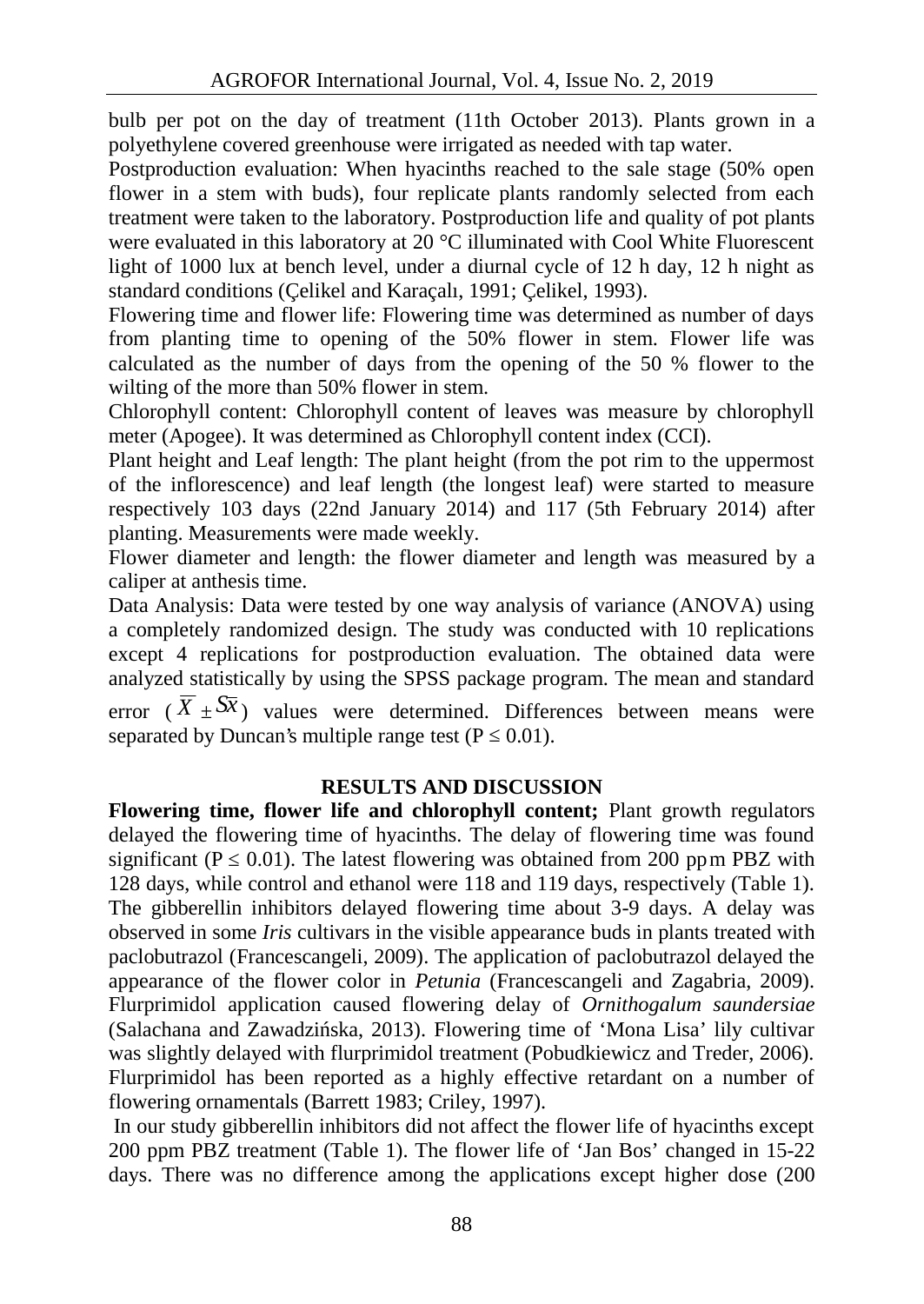ppm) of PBZ in flower life of hyacinths (Table 2). The higher doses of PBZ shortened the flower life 5 days, while the lower dose of PBZ and FP treatments didn't affect the flower life. In addition the higher doses of these plant growth regulators also reduced significantly the plant height. Blázquez et al., (1998) reported that the gibberellin class of plant hormones has been implicated in the control of flowering in several species. It was reported that exogenous  $GA<sub>2</sub>$ promote the switch from vegetative growth to flowering in a variety of plants by Wilson et al., 1992. Therefore the gibberellin inhibitors used in this study, effected flowering. Treatments affected the duration of the cycle.

There was significant difference  $(P \t 0.01)$  in chlorophyll content of leaves in hyacinths (Table 1). PBZ and FP treatments caused an increase in chlorophyll content of leaves (Table 1). The highest chlorophyll content was obtained from 200 ppm PBZ treatments with 83.36 CCI, while control plants were 50.56 CCI (Table 1). In addition the lower doses (100 ppm) of paclobutrazol and flurprimidol aplications also increased the chlorophyll content of hyacinths (Table 1). Chlorophyll content of hyacinths treated with 100 ppm paclobutrazol, 10 and 20 ppm flurprimidol were 64.74, 60.19 and 66.00 CCI, respectively. Paclobutrazol and uniconazole increased foliar chlorophyll content and leaf thickness in soybean (Barnes et al., 1989). The use of flurprimidol resulted plants with an increased relative chlorophyll content of *Ornithogalum saundersiae* (Salachna and Zawadzi ska, 2013). It was reported that total chlorophyll content of leaves increased by 15 and 16% in tomato treated with paclobutrazol (Berova and Zlatev, 2000). Triazoles (Paclobutrazol, uniconazole) have generally increased chlorophyll content of treated plants, although exceptions have been reported (Wieland and Wample 1985; Barnes et al., 1989). In our study also gibberellin inhibitors of paclobutrazol and flurprimidol increased the chlororphyll content of leaves in hyacinths. Therefore leaves were dark green than control plants.

| Treatments       | Flowering time       | Flower life (days) | Chlorophyll content<br>(CCI) |
|------------------|----------------------|--------------------|------------------------------|
| Control          | $117.86 \pm 0.94$ c  | $19.00 \pm 0.87$ a | $50.56 \pm 4.80$ c           |
| Ethanol $(\% 2)$ | $118.88 \pm 1.30$ c  | $20.37 \pm 1.03$ a | $50.67 \pm 2.41$ c           |
| 10 ppm FP        | $121.33 \pm 1.01$ bc | $20.11 \pm 0.96$ a | $60.19 \pm 2.87$ bc          |
| 20 ppm FP        | $121.22 \pm 1.33$ bc | $20.56 \pm 1.18$ a | $66.00 + 4.26$ b             |
| 100 ppm PBZ      | $123.83 \pm 0.91$ b  | $19.00 \pm 0.97$ a | $64.74 + 6.32$ b             |
| 200 ppm PBZ      | $127.67 \pm 1.31$ a  | $14.56 \pm 0.53$ b | $83.36 \pm 4.98$ a           |
| Significance     | 0.000                | 0.000              | 0.000                        |

Table 1. The effects of flurprimidol (FP) and paclobutrazol (PBZ) on flowering time flower life and chlorophyll content of *Hyacinthus orientalis* cv. 'Jan Bos' Mean + Standard Error ( $\overline{X}$  +  $S_{\overline{X}}$ )

\* Different letters in the same columns indicate differences among treatments according to Duncan multiple range test (1%).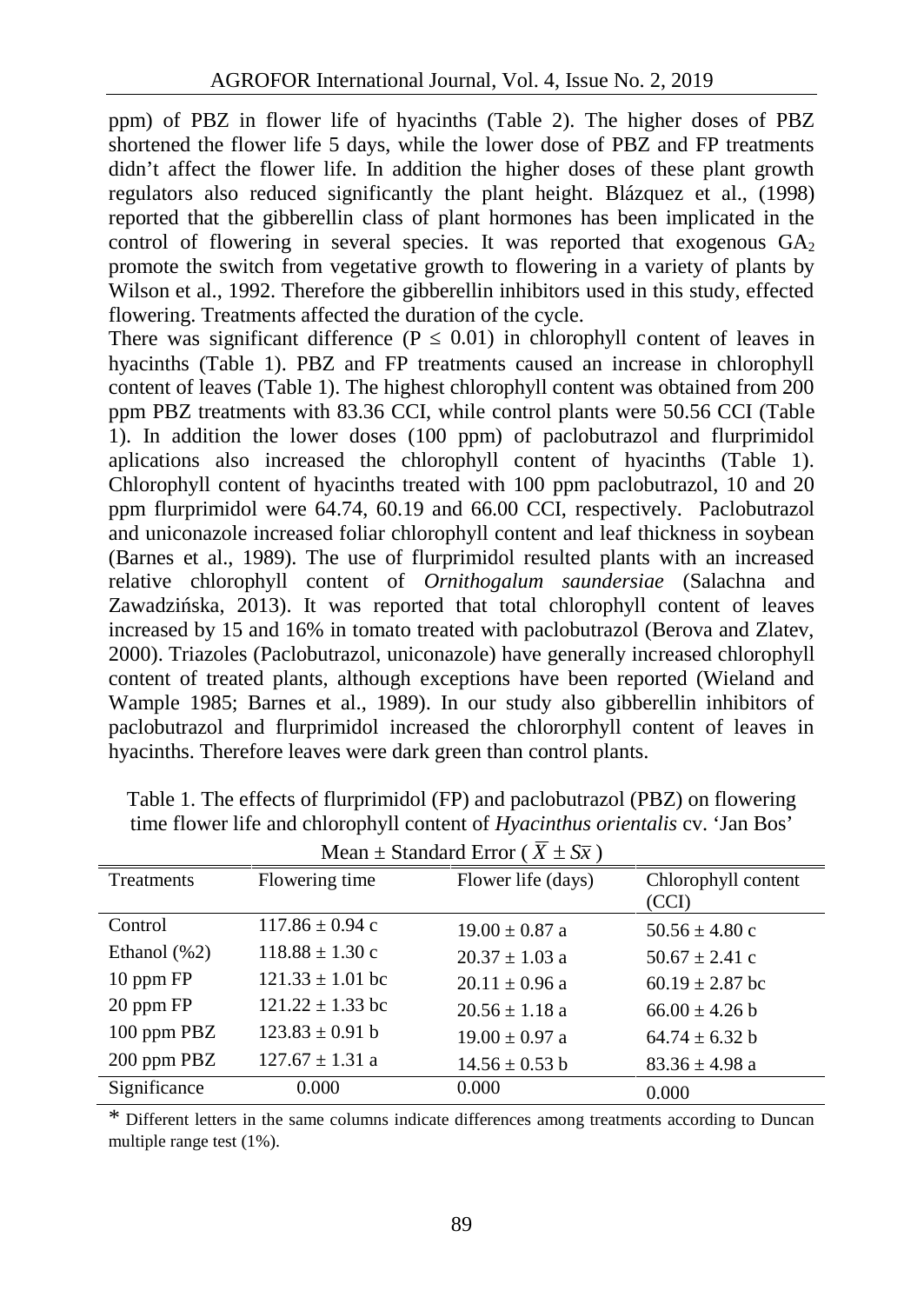**Plant height, leaf length, flower diameter and length;** In our study the gibberellin inhibitors applications decreased the plant height, leaf length, flower diameter and length (Table 2). The shortest plant height (7.33, 8.61, 9.11, 9.71 cm) was obtained from 200 ppm PBZ, 20 ppm FP, 10 ppm FP and 100 ppm PBZ treatments, respectively, whereas the control plants  $(14.5 \text{ cm})$  were the longest ones (Table 2, Figure 1). There was no difference between ethanol and control plants (Table 2). Plants applied gibberellin inhibitors were 49% (200 ppm PBZ), 41% (20 ppm FP), 37% (10 ppm FP) and 33% (100 ppm PBZ) shorter than control (Figure 3, 4). It was reported that flurprimidol was effective growth retardant in reducing stem extension of 'Mona Lisa' lily cultivar without adverse side-effects (Pobudkiewicz and Treder, 2006). Paclobutrazol substrate drenches control plant height of 'Tete a Tete' narcissus cultivar during greenhouse forcing (Krug et al., 2006b). Soil drenches of uniconazole retarded shoot and petiole elongation of *Brassaia actinophylla* (Wang et al., 1990). In another study flurprimidol, paclobutrazol and uniconazole suppressed height of *Impatiens hawker* cultivars (Currey et al., 2016). *Hyacinths* treated with plant growth regulators in this study were shorter than control plants during post production evaluation (Figure 2). The height differences between control and treated plants were maintained in the post production period (Figure 2). 'Tete a Tete' narcissus treated with 0.69 mg / pot flurprimidol were 15% shorter than control at the end of the post production evaluation (Krug et al., 2006b). We found that FP and PBZ effectively controlled the plant height not only during production in greenhouse but also after production and there was no significant difference between low and high doses of chemicals (Figure 2). Our results clearly indicated that the effect of plant growth regulators on plant height (Figure 2), leaf length, flower diameter and length continued in the laboratory (home-office) conditions during the post-production period. The leaf area and plant size of kalanchoe was decreased by gibberellin inhibitors of paclobutrazol and uniconazole treatments (Hwang et al., 2008). Similarly we found that FP was effective for height control of hyacinths in our study.

The shortest leaf length was obtained from 200 ppm PBZ, 20 ppm FP and 100 ppm PBZ application with 5.33, 5.94 and 6.07 cm, respectively. The longest leaf length is 7.8 and 7.7 cm in ethanol application and untreated control (Table 2). There was a significant  $(P \t 0.01)$  difference among application for leaf length (Table 2). It was reported that Topflor (flurprimidol) treatment shortened leaf length of hyacinths cultivars (Miller 2010a). Uniconazole foliar spray caused to reduction in leaf length and width of *Fuchsia x hybrida* (Kim, 1995). In our study the gibberellin inhibitors decreased leaf length, flower diameter and length (Table 2). There was significant difference  $(P \t 0.01)$  in flower diameter and length of 'Jan Bos' hyacinths (Table 2). The smallest flower diameters were 54.99, 55.04, 55.93 and 55.96 mm from 200 ppm PBZ, 20 ppm FP, 10 ppm FP and 100 ppm PBZ, respectively. Flower diameter of control and ethanol were 58.51 and 58.81 mm. The shortest flower length was obtained from 200 PBZ and 20 ppm FP with 5.81 and 6.63 cm, respectively, while control and ethanol was 9.65 and 9.12 cm, respectively. The tepal size, leaf size and pedicel length of plants applied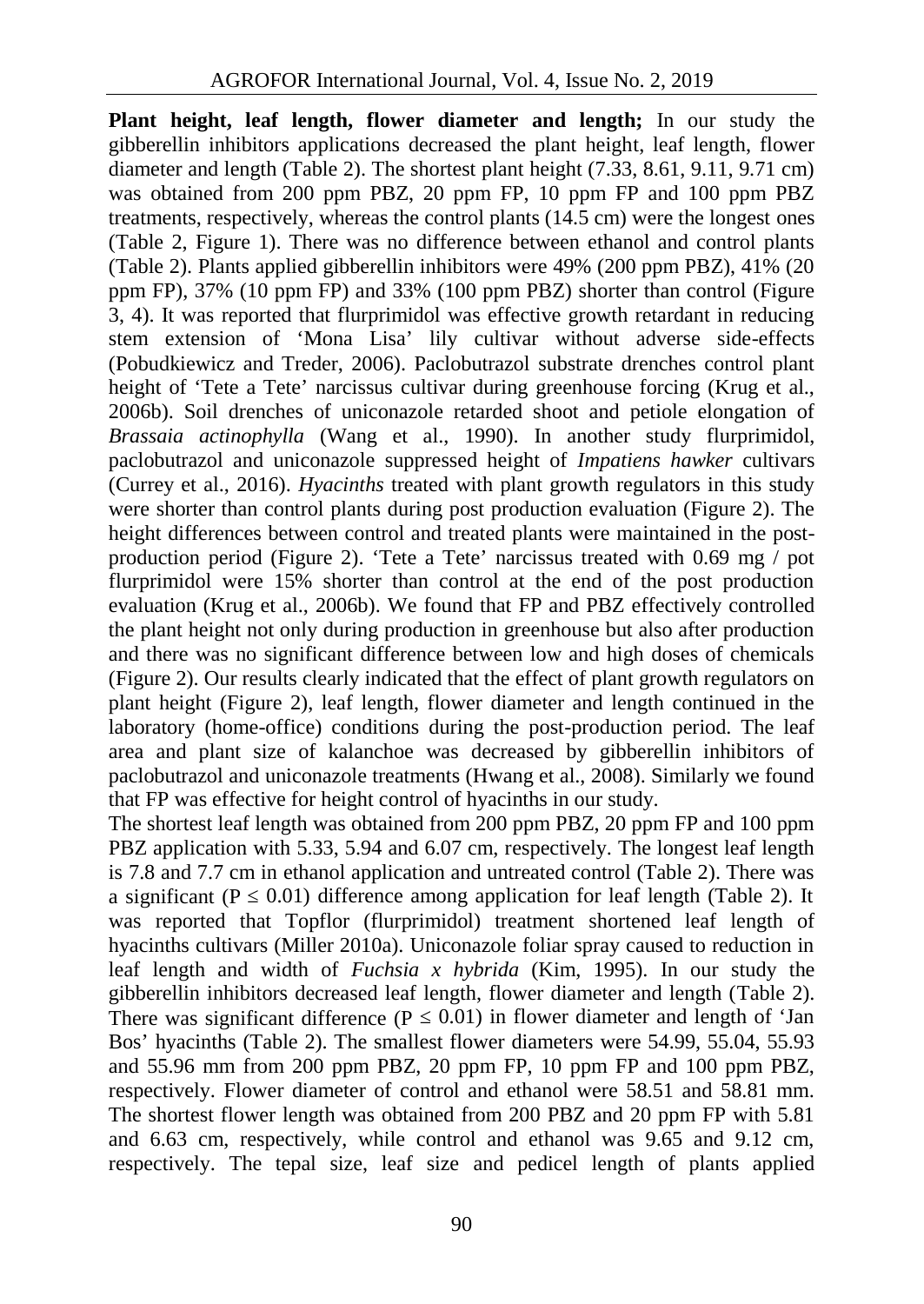flurprimidol were smaller than the control plants in 'Mona Lisa' lily cultivar (Pobudkiewicz and Treder, 2006). Flurprimidol application caused a reduction the inflorescence and flower diameter of *Ornithogalum saundersiae* (Salachana and Zawadzi ska, 2013). The use of flurprimidol resulted with the shorter leaves in *Ornithogalum saundersiae* (Salachana and Zawadzińska, 2013) and *Zantedeschia aethiopica* (Gonzalez et al., 1999). Similarly in our study gibberellin inhibitors of FP and PBZ caused a reduction in flower diameter and length, were effective to shorten leaf length of hyacinth both during greenhouse and post-production period.

| Mean $\pm$ Standard Error ( $X \pm S\overline{x}$ ) |                    |                    |                    |                    |  |  |
|-----------------------------------------------------|--------------------|--------------------|--------------------|--------------------|--|--|
| Treatments                                          | Plant height       | Leaf length        | Flower             | Flower length      |  |  |
|                                                     | (cm)               | (cm)               | diameter (mm)      | (cm)               |  |  |
| Control                                             | $14.50 \pm 2.05$ a | $7.69 \pm 0.67$ a  | $58.51 \pm 1.76$ a | $9.65 \pm 1.31$ a  |  |  |
| Ethanol $(\% 2)$                                    | $13.25 \pm 0.80$ a | $7.83 \pm 0.46$ a  | $58.81 \pm 2.31$ a | $9.12 \pm 0.59$ a  |  |  |
| 10 ppm FP                                           | $9.11 \pm 0.35$ c  | $6.33 \pm 0.28$ bc | $55.93 \pm 0.48$ b | $7.38 \pm 0.31$ b  |  |  |
| 20 ppm FP                                           | $8.61 \pm 0.40$ c  | $5.94 \pm 0.21$ c  | $55.04 \pm 2.55$ b | $6.63 \pm 0.21$ bc |  |  |
| 100 ppm PBZ                                         | $9.71 \pm 1.15$ c  | $6.07 \pm 0.95$ c  | $55.96 \pm 0.26$ b | $7.50 \pm 0.45$ b  |  |  |
| 200 ppm PBZ                                         | $7.33 \pm 0.69$ c  | $5.33 \pm 0.26$ c  | $54.99 \pm 1.31$ b | $5.81 \pm 0.46$ c  |  |  |
| Significance                                        | 0.000              | 0.003              | 0.000              | 0.000              |  |  |

Table 2. The effects of flurprimidol (FP) and paclobutrazol (PBZ) on plant height, leaf length flower diameter and length of *Hyacinthus orientalis* cv. 'Jan Bos'

\* Different letters in the same columns indicate differences among treatments according to Duncan multiple range test (1%).



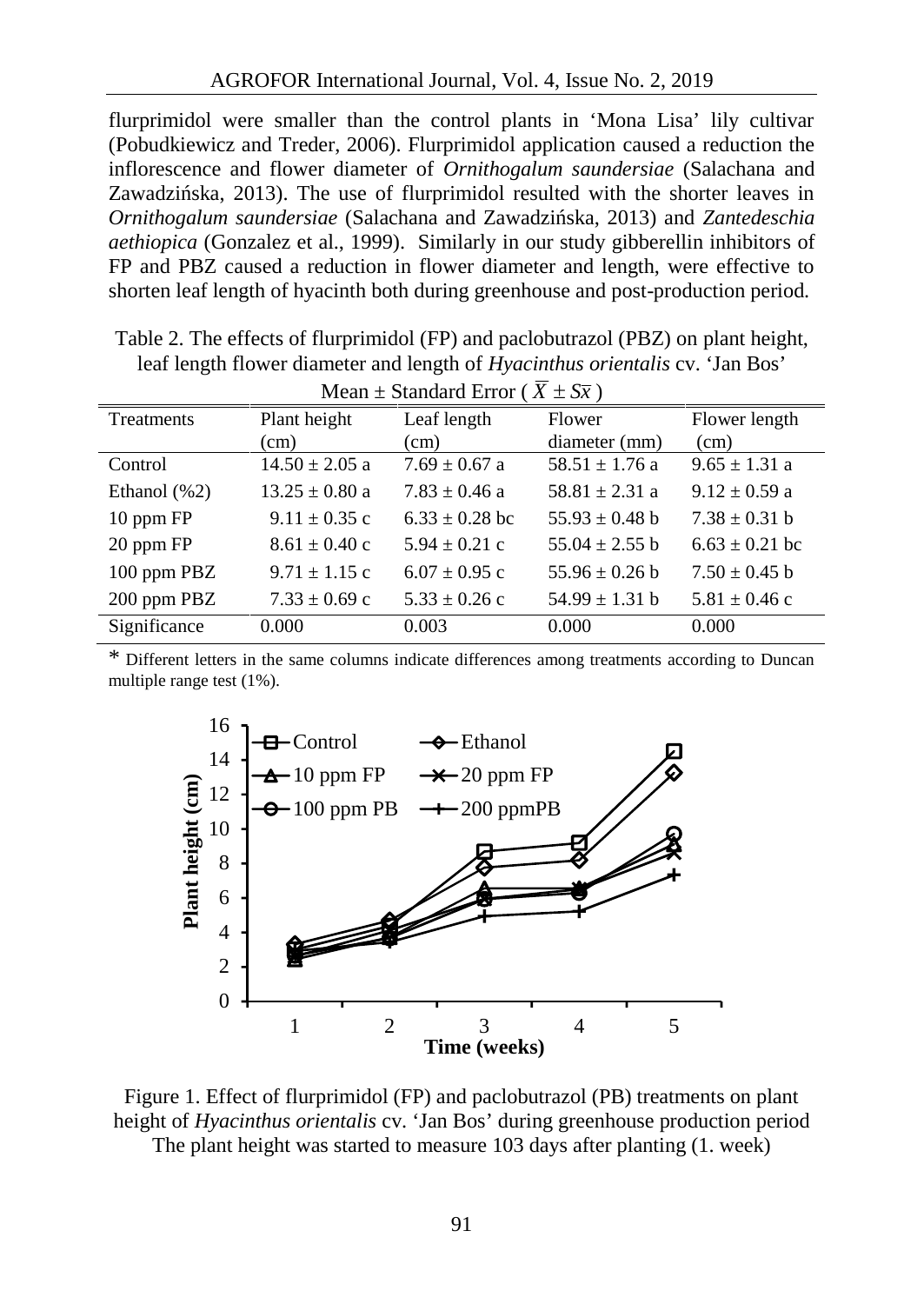

Figure 2. Effect of flurprimidol (FP) and paclobutrazol (PB) treatments on plant height of *Hyacinthus orientalis* cv. 'Jan Bos' during post production period in lab conditions. Plant height was started to measure 138 days after planting (1 week; 26 February 2014) in lab.



Figure 3. The effects of paclobutrazol (PBZ) bulb soak on *H. orientalis* cv. 'Jan Bos'



Figure 4. The effects of flurprimidoll (FP) bulb soak on *H. orientalis* cv. 'Jan Bos'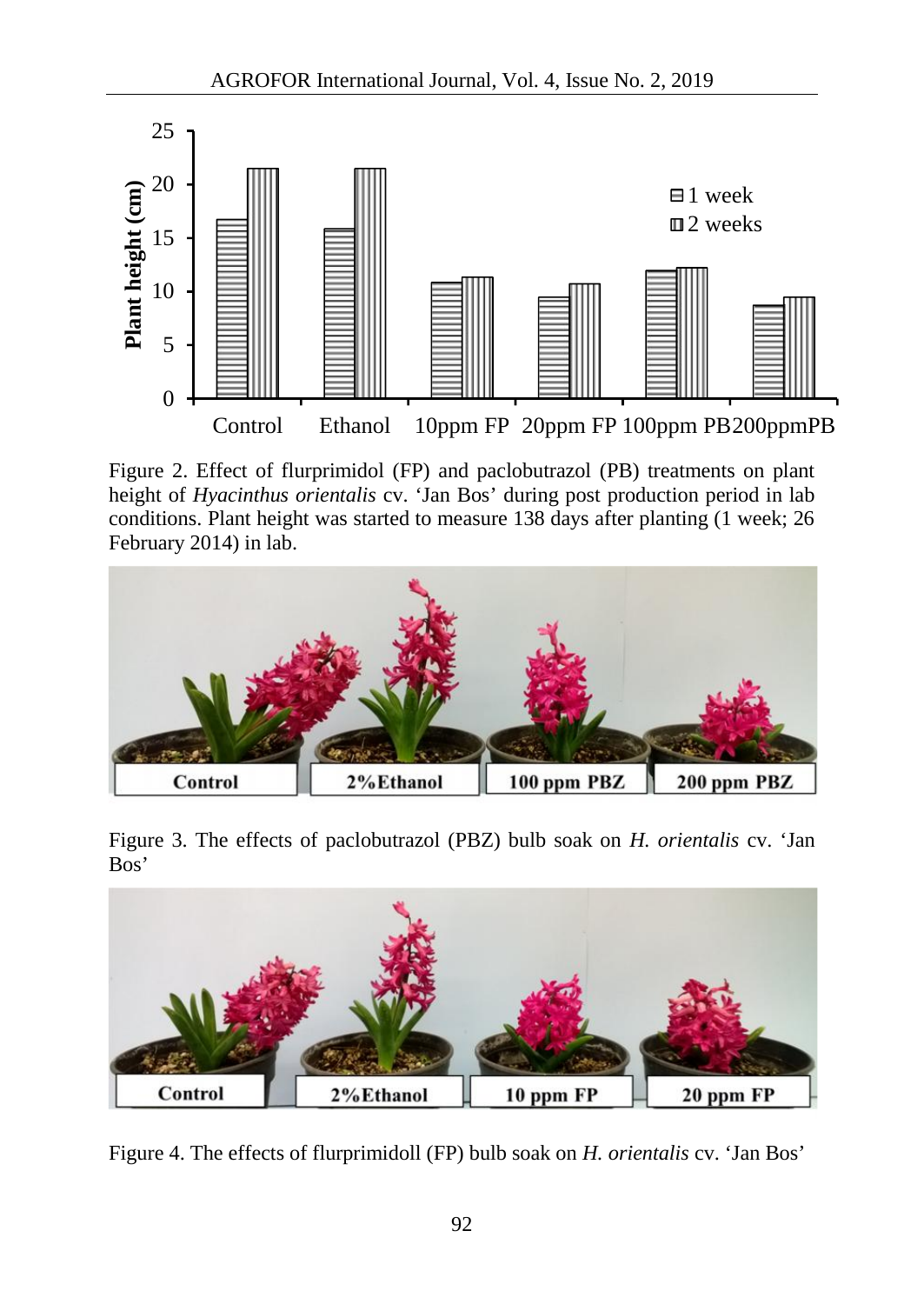#### **CONCLUSIONS**

In conclusion gibberellin inhibitors controlled the plant height in hyacinths both during greenhouse and postproduction period. Paclobutrazol and flurprimidol decreased the leaf length, flower diameter and length and increased chlorophyll content of leaves. We found that there was no difference in flower life among the applications except higher dose (200 ppm) of PBZ. As a conclusion, we suggest 10 ppm flurprimiol or 100 ppm paclobutrazol, treatment as preplant bulb soak in order to provide plant height control and maintain post production quality of *H. orientalis* cv. 'Jan Bos' grown in pots.

#### **REFERENCES**

- Addai I.K. (2010). Growth and biochemistry of the common hyacinth (*Hyacinthus orientalis* L.) and the lily (*Lilium longiflorum* L.). PhD thesis. School of Life Sciences, Biology and Environmental Science Department, University of Sussex, England.
- Barnes A.M., Walser R.H., Davis T.D. (1989). Anatomy of Zea mays and *Glycine* max Seedlings Treated with Triazole Plant Growth Regulators. Biologia Plantarum (Praha), vol. 31(5), pp. 370-375.
- Barrett J.E. (1983). Comparison of growth retardant activities of EL-500 with ancymidol, chlormequat, and daminozide on flowering ornamentals. Plant Growth Reg. Bul., vol. 11(4), pp. 8-10.
- Berova M., Zlatev, Z. (2000). Physiological response and yield of paclobutrazol treated tomato plants (*Lycopersicon esculentum* Mill.). Plant Growth Regulation, vol. 30, pp**.** 117–123.
- Blázquez MA., Green R., Nilsson O., Sussman M.R., Weigela D. (1998). Gibberellins promote flowering of Arabidopsis by activating the *LEAFY* promoter. The Plant Cell, vol.10, pp.791–800.
- Criley R.A. (1997). Height control of *Dendrobium Orchid*. CTAHR Horticulture Research Note, vol. 4, pp. 1-3.
- Currey C.J., Flax N.J., Walters K.J. (2016). Foliar sprays of flurprimidol, paclobutrazol, and uniconazole suppress height of seed-propagated new Guinea impatiens. HortTechnology, vol. 26, pp. 20-25.
- Currey C.J., Lopez R.G. (2017). Applying plant growth retardants for height control, Commercial Greenhouse and Nursery Production. https://www.extension.purdue.edu/extmedia/HO/HO-248-W.pdf ., Purdue Universty, Accessed on 14/05/2018.
- Çelikel F.G., Demir S., Kebeli F., Sarı Ö. (2016). Some research studies on cut flower and potted plant production of flower bulbs. Bahçe, vol. 45, pp. 873-876.
- Demir S., Çelikel F.G. (2013). The plant height control by chemical methods of potted flower bulbs. In: Erken K, Peziko lu F, editors. V. Ornamental Plants Congress, 6-9 May 2013; Yalova, Turkey: pp. 830-834.
- Francescangeli N., Zagabria A. (2009). Paclobutrazol for height control of petunias. Chilean J. Agric. Res, vol. 68, pp. 309-314.